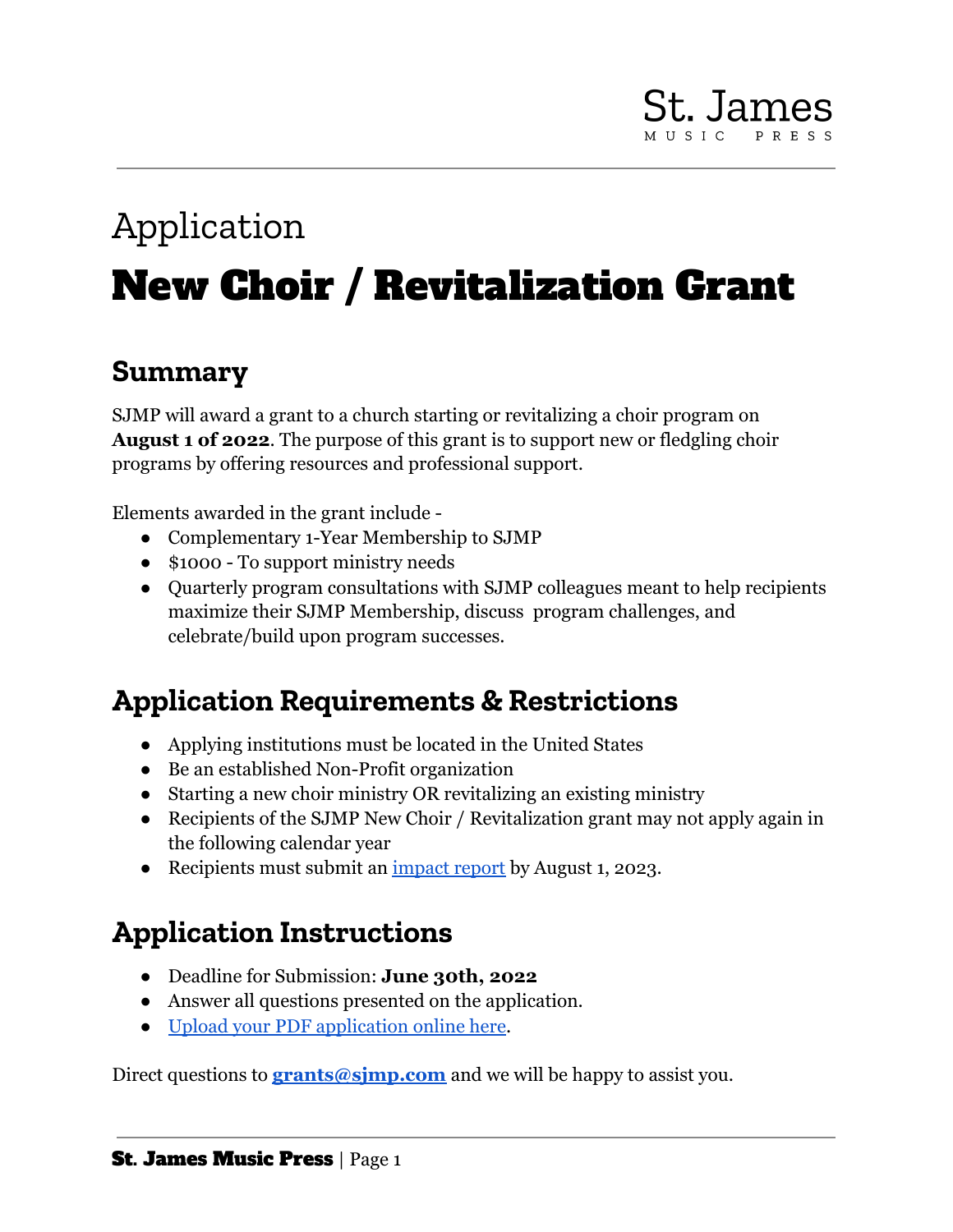## **Applicant Information**

#### Church Information

| Name:           |        |      |  |  |
|-----------------|--------|------|--|--|
| Address Line 1: |        |      |  |  |
| Address Line 2: |        |      |  |  |
| City:           | State: | Zip: |  |  |
| Phone:          |        |      |  |  |
| Website:        |        |      |  |  |

#### Music Ministry Contact Information

| Name:     |                                                    |        |
|-----------|----------------------------------------------------|--------|
| Email:    |                                                    | Phone: |
| Position: |                                                    |        |
|           | $\Box$ Full-Time $\Box$ Part-Time $\Box$ Volunteer |        |

#### Questions

Are you seeking this grant to…

- $\Box$  Start a new choir program
- $\Box$  Add an element to my current program such as a youth choir
- $\Box$  Revitalize an existing program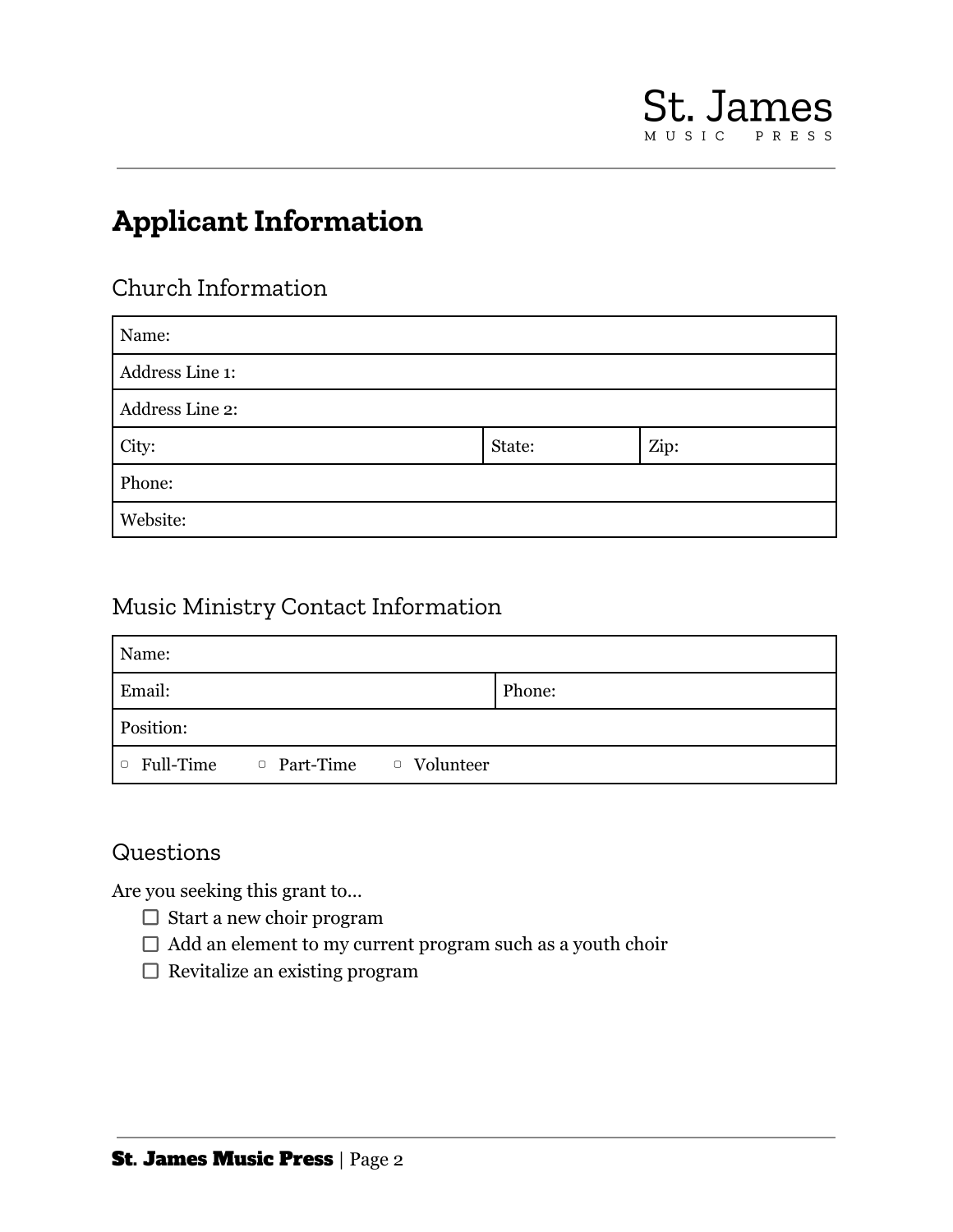

Please answer the following questions in **200 words or less**.

1. Describe your church's current music ministry, if any.

2. What challenges would receiving this grant help you overcome?